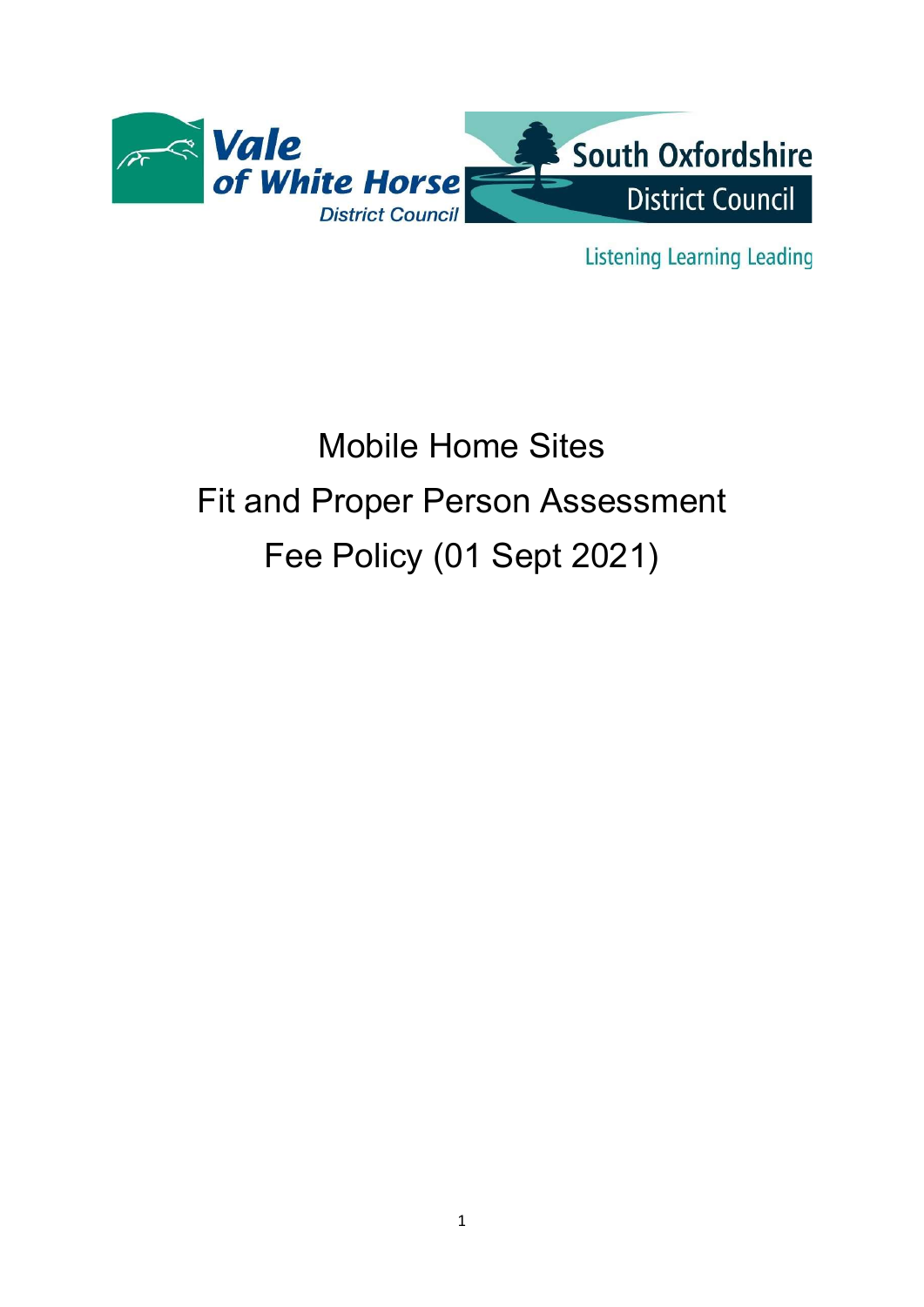# **Contents**

| 6. Matters to be Considered in the Fit and Proper Person Assessment 6 |  |
|-----------------------------------------------------------------------|--|
|                                                                       |  |
|                                                                       |  |
|                                                                       |  |
|                                                                       |  |
|                                                                       |  |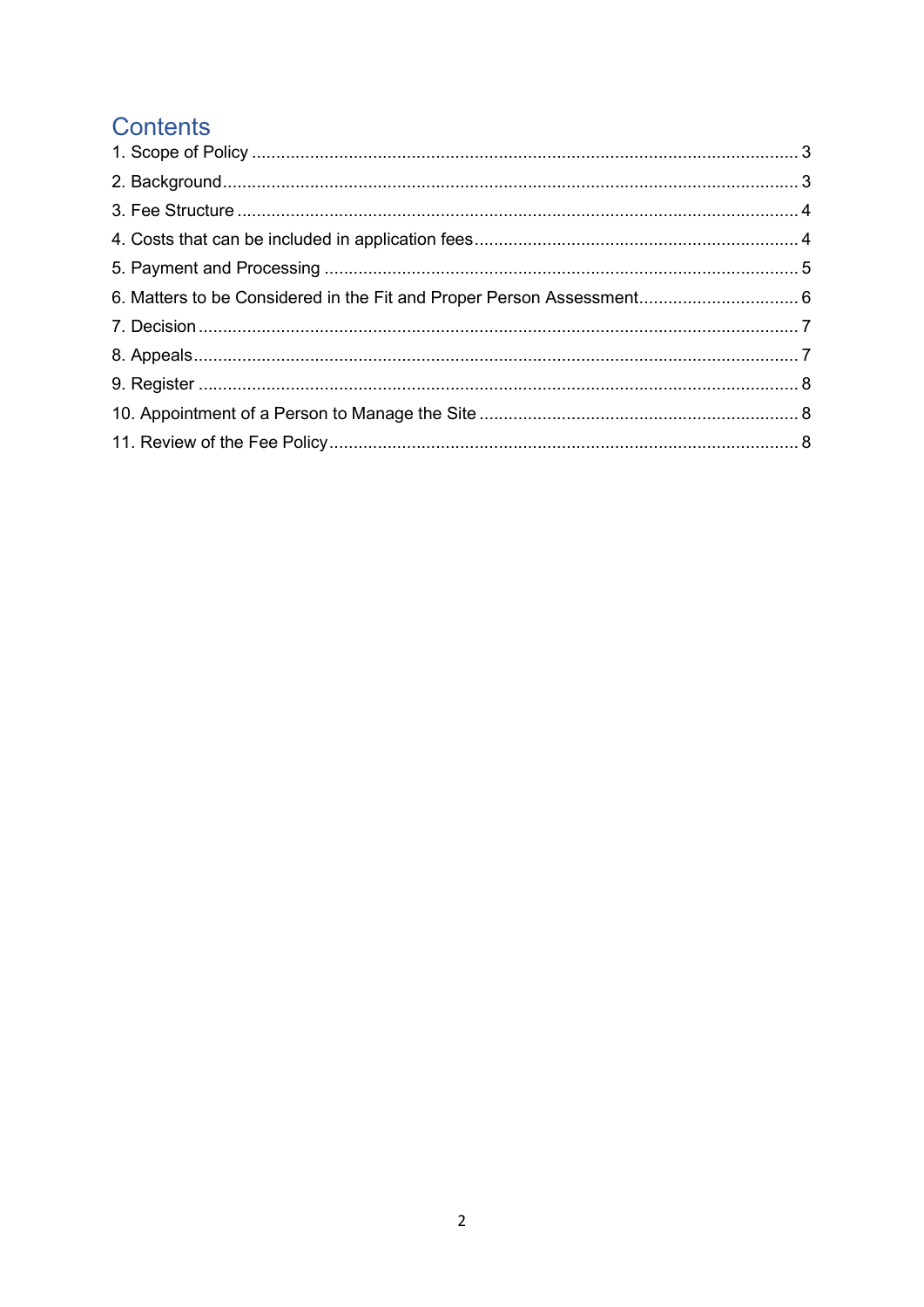## 1. Scope of Policy

1.1 This policy sets out the fee structure for the processing of applications for the Fit and Proper Person Assessment (FPPA), for the owners and managers of relevant protected sites.

1.2 There are exemptions from the requirement for the owner of a site to apply for a FPPA, some of these include:

- A site that is only occupied by members of the same family
- A site not run as a commercial, residential site
- A site occupied by and managed by the council

#### 2. Background

2.1 The Mobile Homes (Requirement for Manager of Site to be Fit and Proper Person) (England) Regulations 2020 (hereafter 'the regulations') introduce a fit and proper person assessment for mobile home site owners or managers.

2.2 From 01 July 2021 and by 01 October 2021, all site owners must have applied to the local authority to be assessed as fit and proper persons and to be included on the register.

2.3 Fees may be charged for assessing applications to enable local authorities to recover the costs of this activity. Local authorities may also cover the cost of monitoring the scheme or conditions attached to entries in the register through an annual fee.

2.4 South Oxfordshire and Vale of White Horse District Councils, 'the Council', are the local authorities for the purposes of the Regulations and have agreed to charge a fee for applications for the FPPA.

2.5 Before a local authority can charge a fee, it must prepare and publish a fees policy.

2.6 Any charges relating to the Fit and Proper Person function will be limited to recovering the costs of exercising that function. The fees and how they are charged are at the discretion of the local authority (subject to legal restrictions).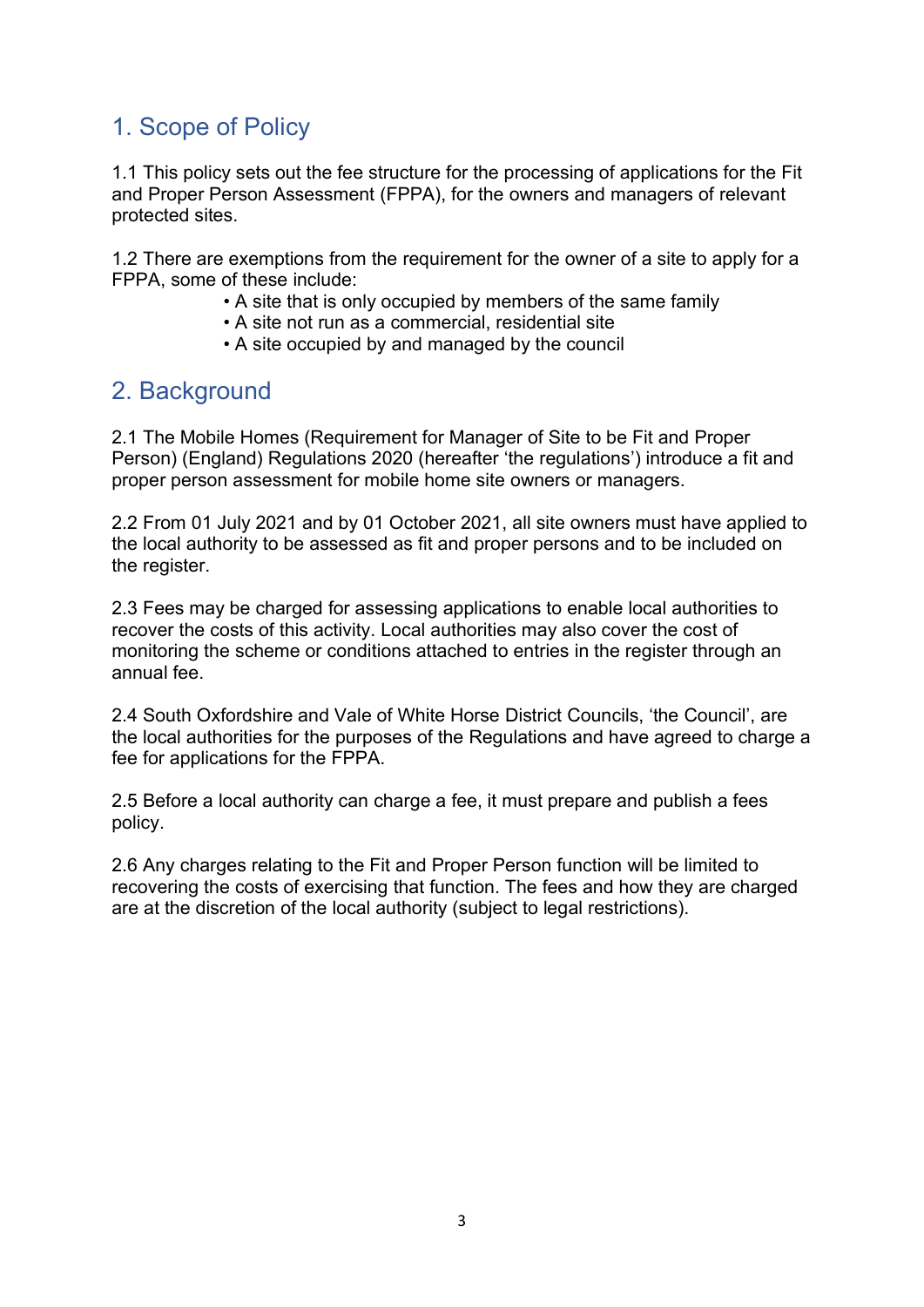#### 3. Fee Structure

3.1 In setting its fees policy and the fees to be charged, the Council has had regard to the Regulations, and the relevant guidance, the 'Fit and Proper Person Test Guide for Local Authorities on Setting Fees' issued by the Department for Communities and Local Government (2021).

3.2 In determining those fees, the Council has considered all administrative costs incurred in the FPPA process.

3.3 The regulations permit the Council to charge two types of fee to cover its costs:

- Fit and Proper Person application fee. This is to cover the cost of assessing applications to be included on the fit and proper register. Registration lasts for up to five years. At which point re-application and assessment will be necessary.
- Fit and Proper Person annual fee. This is to cover the cost of monitoring the scheme and any conditions attached. Payment of the annual fee may also be required as a condition of inclusion in the register.

3.4 Fit and Proper Person application fee and annual fee will be reviewed every year and will be published on the councils' websites.

#### 4. Costs that can be included in application fees

4.1 Some applications may be straightforward whilst others may involve complicated issues which require extensive resources to investigate. The council will charge a flat rate fee for all applications per relevant protected site, which takes into account the legitimate and reasonable costs.

4.2 To determine the fees policy for the consideration of applicants to the fit and proper person register, the council has considered the following processes that are likely to incur cost:

- Processing initial enquiries;
- Making appointments and requesting documents or other relevant information, through letter writing and telephone calls;
- Sending out forms;
- Updating files/ computer systems and websites;
- Processing relevant fees;
- Land registry searches;
- Reviewing necessary documents and certificates;
- Preparing preliminary and final decision notices:
- Review by manager or lawyers;
- Review of any representations made by applicants or responses from third parties;
- Updating the public register;
- Carrying out any risk assessment process considered necessary;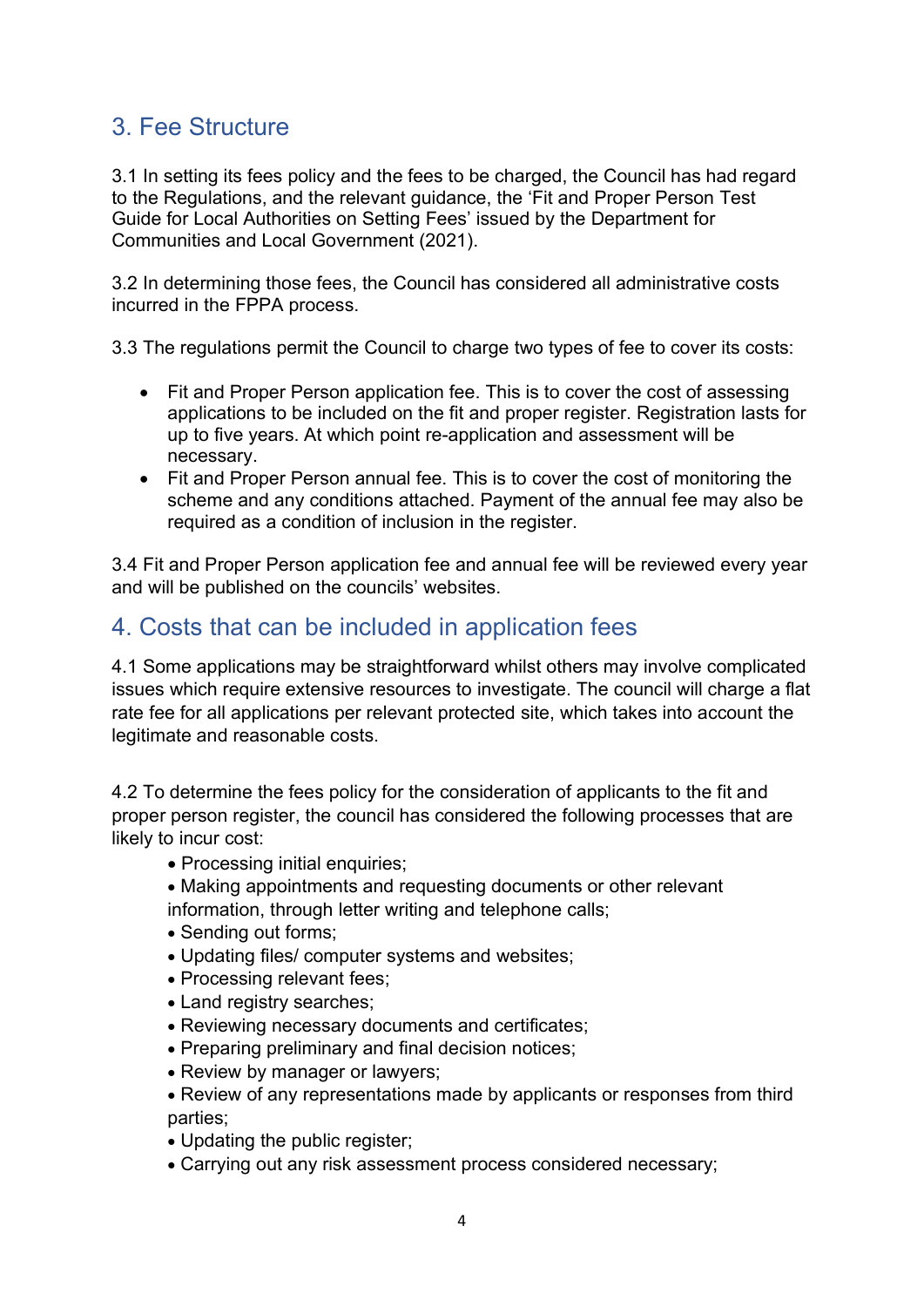• Reviews of decisions or in defending appeals.

4.3 In addition, the Council will need to make such inquiries as are necessary in connection with the application, including those relating to the applicant's management and financial standing.

4.4 All the time taken in establishing the information required to make an informed decision is included in the application fee, whether or not the entry on the register is granted.

4.5 Where an applicant contacts the Council before making an application, the local authority will give informal advice. This may include likely conditions that may be attached to an entry, allowing for an informed judgement on how to proceed with the application.

#### 5. Payment and Processing

5.1 The Council requires payment of fees for applications for a FPPA and subsequent inclusion on the Fit and Proper Person register. The Council will not start processing any applications until such time as the correct fee is received. Application fees may be paid by credit or debit card or upon request, by invoice.

5.2 The application will be processed as soon as is reasonably practicable after receiving the full and complete application (including the relevant fee) and all supplementary documentation. Fees are not refundable if the application is not granted.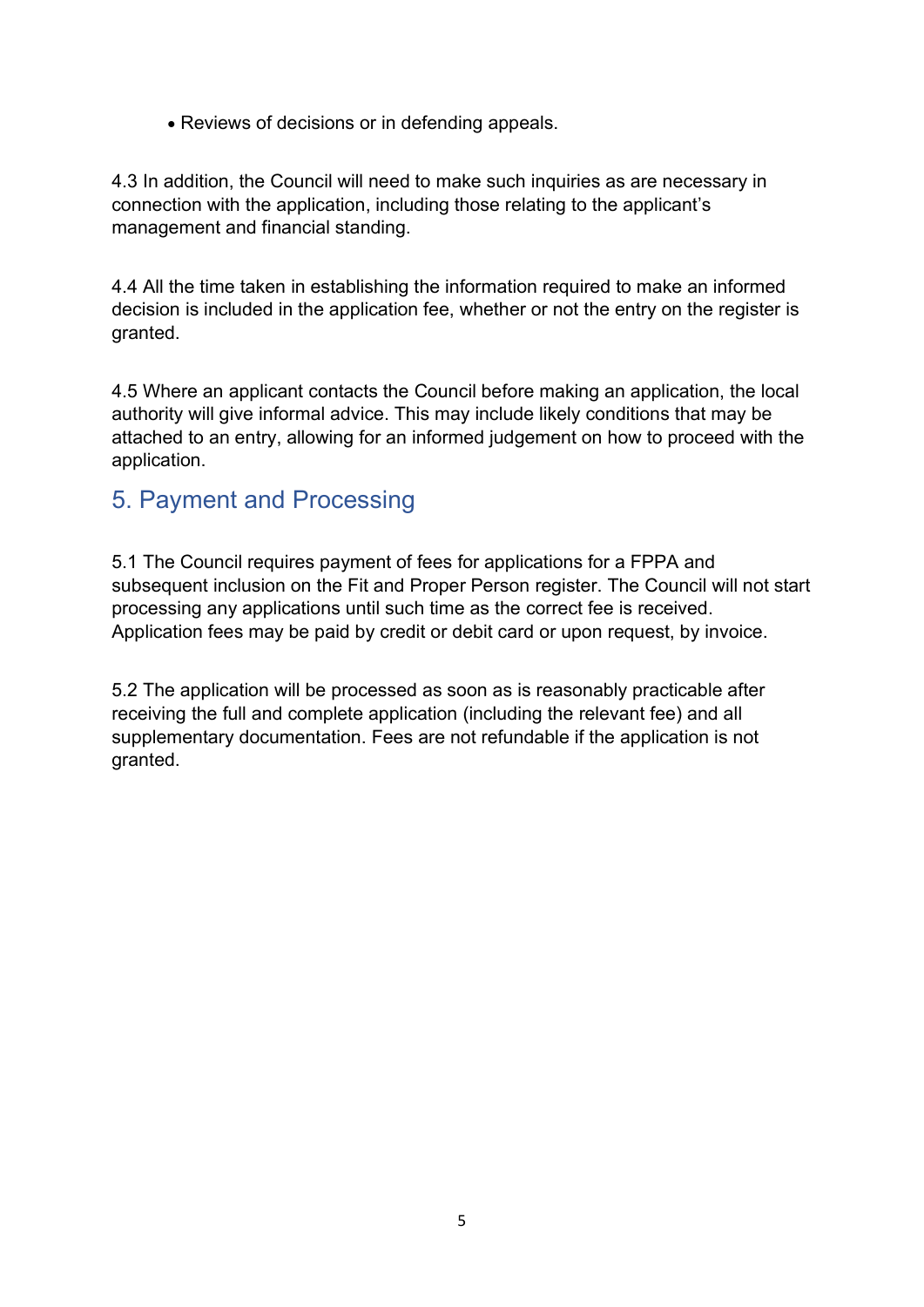## 6. Matters to be Considered in the Fit and Proper Person Assessment

6.1 When considering whether a person is 'fit and proper' the Council must have regard to the suitability of the person concerned ('the relevant person'). Schedule 3 paragraphs 2 to 4 of the Regulations make reference to those matters that must be considered by the local authority as part of any application. These include

Whether the relevant person is able to secure the proper management of the site. This includes but is not limited to:

a) Compliance with the site licence;

b) The long term maintenance of the site;

 c) Whether the relevant person has sufficient level of competence to manage the site;

 d) The management structure and funding arrangements for the site or proposed management structure and funding arrangements.

Other matters to be considered are whether the relevant person has:

 e) Committed any offence involving fraud or other dishonesty, violence, arson or drugs or listed in Schedule 3 to the Sexual Offences Act 2003 (offences attracting notification requirements);

 f) Contravened any provision of the law relating to housing, caravan sites, mobile homes, public health, planning or environmental health or of landlord and tenant law;

 g) Contravened any provision of the Equality Act 2010 in, or in connection with, the carrying on of any business;

 h) Harassed any person in, or in connection with, the carrying on of any business;

i) Within the past 10 years or currently is, personally insolvent;

 j) Within the last 10 years or is currently disqualified from acting as a company director;

k) The right to work within the United Kingdom;

 l) Had an application to be included in the register rejected by any other local authority

6.2 The Council may also have regard to the conduct of any person associated or formerly associated with the relevant person (whether on a personal, work or other basis) if it appears to the authority that that person's conduct is relevant to the question of whether the relevant person is a fit and proper person to manage the site.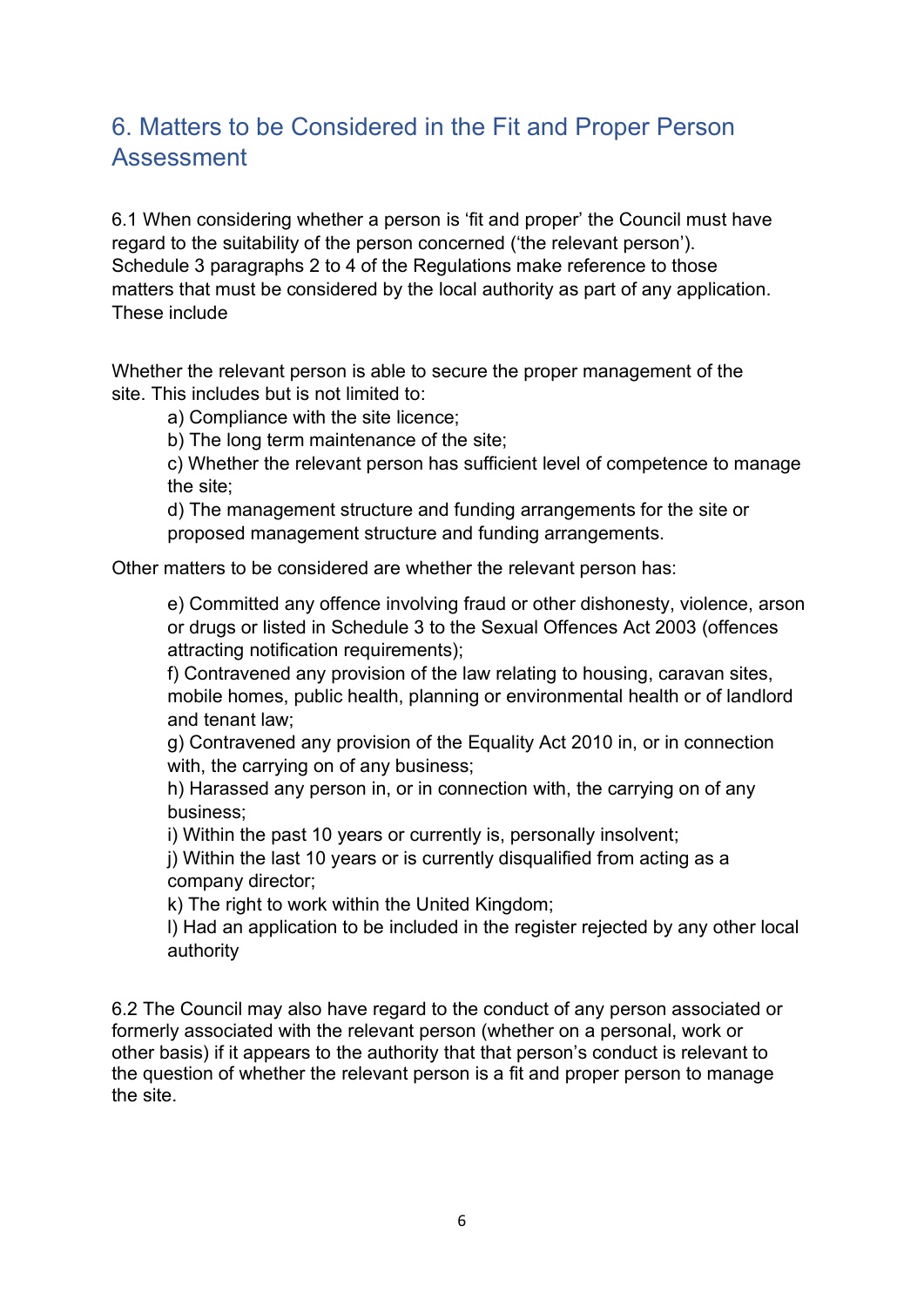#### 7. Decision

7.1 Once an application has been received the local authority may:

a) grant the application unconditionally;

b) grant the application subject to conditions;

c) reject the application.

7.2 As soon as is reasonably practicable after a full and complete application is received (including the relevant fee), the Council will make a decision on the application and either;

a) where the decision is to grant the application unconditionally and to include

 the relevant person on the register for up to 5 years, serve a final decision notice on the applicant or;

b) otherwise serve a preliminary decision notice on the applicant.

#### 8. Appeals

8.1 Any preliminary decision notice will be in accordance with the Regulations and will provide the applicant with 28 days, beginning with the day after the day on which the notice was served, to make written representations to the authority.

8.2 Once written representations have been received the authority may then make a final decision which may include approving an application subject to specific conditions.

8.3 Where the authority may seek to remove a relevant person from the register or to impose further conditions, a notice of proposed action will be issued in accordance with the Regulations. Any relevant person may make written representations within 28 days of such a notice being issued.

8.4 The local authority may withdraw or amend:

- a) a preliminary decision notice before service of the final decision notice;
- b) a final decision notice before the decision to which it relates takes effect or;
- c) a notice of proposed action before the proposed action is taken

8.5 A person on whom a final decision notice is served may appeal to a First-tier Tribunal (FTT) against:

 a) any decision to include the relevant person on the register for an effective period of less than 5 years;

 b) any decision to include the relevant person on the register subject to conditions and;

c) any decision to reject the application.

8.6 A person on whom a notice of action is served may appeal to the FTT against:

a) any decision to remove the relevant person from the register;

 b) any decision to impose a condition on the inclusion of the relevant person in the register and;

c) any decision to vary a condition.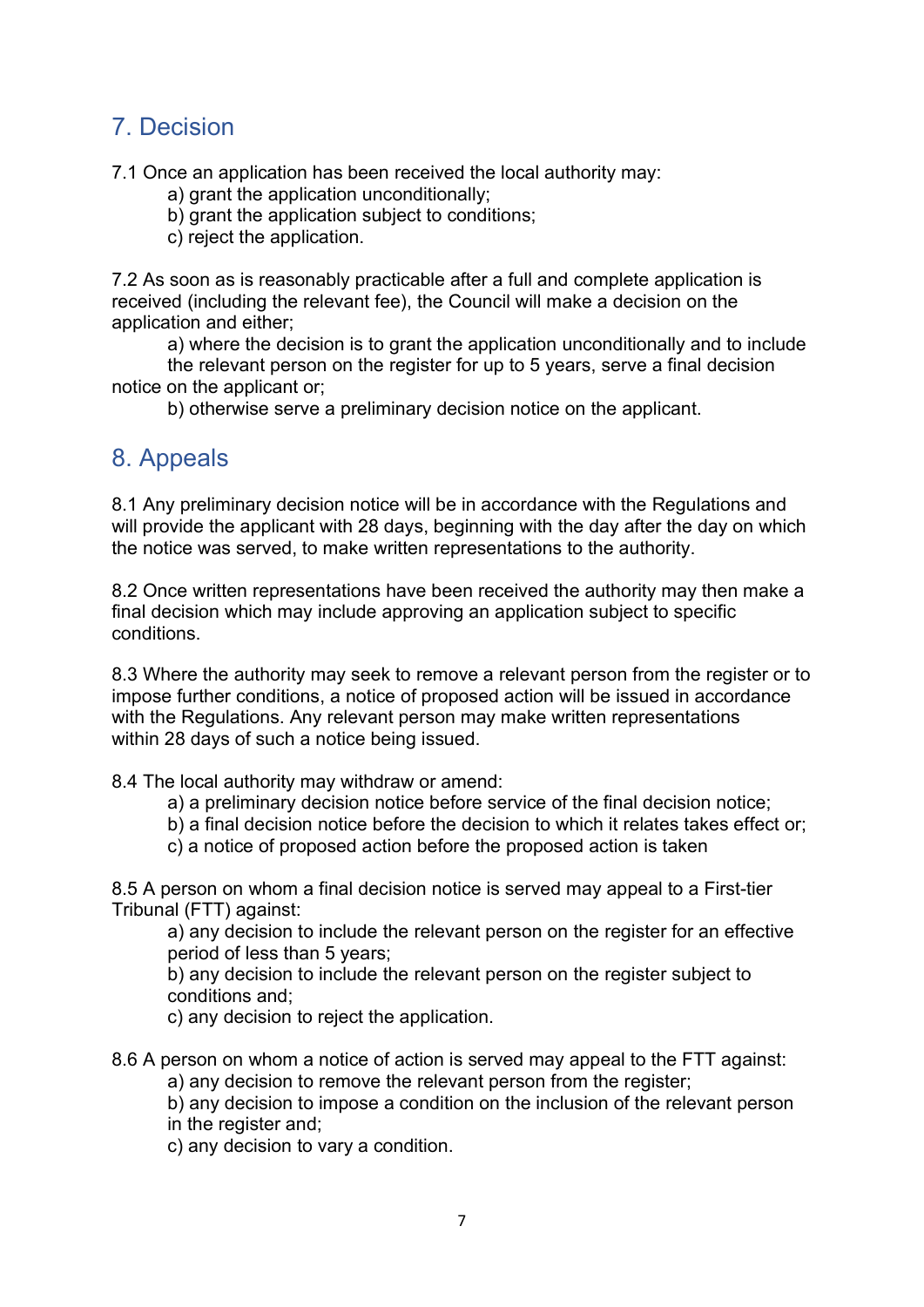8.7 No compensation may be claimed for loss suffered, pending the outcome of the appeal, in consequence of the local authority making a final decision or taking action relevant to Regulation 8(1)(a), (b) or (c).

## 9. Register

9.1 The Regulations require a local authority to establish and keep up to date a register of persons who they are satisfied are fit and proper persons to manage a relevant protected site in their area. The register should be open to inspection by members of the public at the offices of the local authority during normal office hours.

9.2 The authority must also publish the register online. The contents of the register will be in accordance with the Regulations.

9.3 A person's inclusion in the register has effect for a maximum period of 5 years.

9.4 The Council may attach conditions to any entry on the register. These may include, but are not limited to, the requirement to pay an annual FPP fee, or the requirement for the relevant person to inform the council of any changes in circumstances in relation to the FPP assessment.

# 10. Appointment of a Person to Manage the Site

10.1 Where a site owner, or their manager fails a FPPA and they are unable to identify and appoint a suitable alternative manager, who must also undergo the fit and proper assessment, the local authority may appoint a person to manage the site, with the consent of the site owner.

10.2 If the Council is required to appoint a person to manage the site, the reasonable costs of this action can also be recovered from the site licence holder. If this were to be required, the Council would seek full cost recovery of all officer time and any other resources required to undertake this action.

## 11. Review of the Fee Policy

11.1 The policy for Fit and Proper Person Fees will be reviewed annually. The review will assess and incorporate any changes that need to be made. This will include a full review of the fee levels, to take into account the effect of inflation and any surpluses or deficits incurred on the predicted level of expenditure in the first year.

11.2 Any adjustments will consider variations in officer and administration time to those used in calculating the fees set out in this policy document, along with any changes to other costs incurred in providing the FPPA function.

11.3 Changes will also be introduced into this document where necessary to accommodate new legislation, guidance and local needs.

11.4 The fees policy will be published on the Council's website, https://www.southoxon.gov.uk/ and https://www.whitehorsedc.gov.uk/ and if the